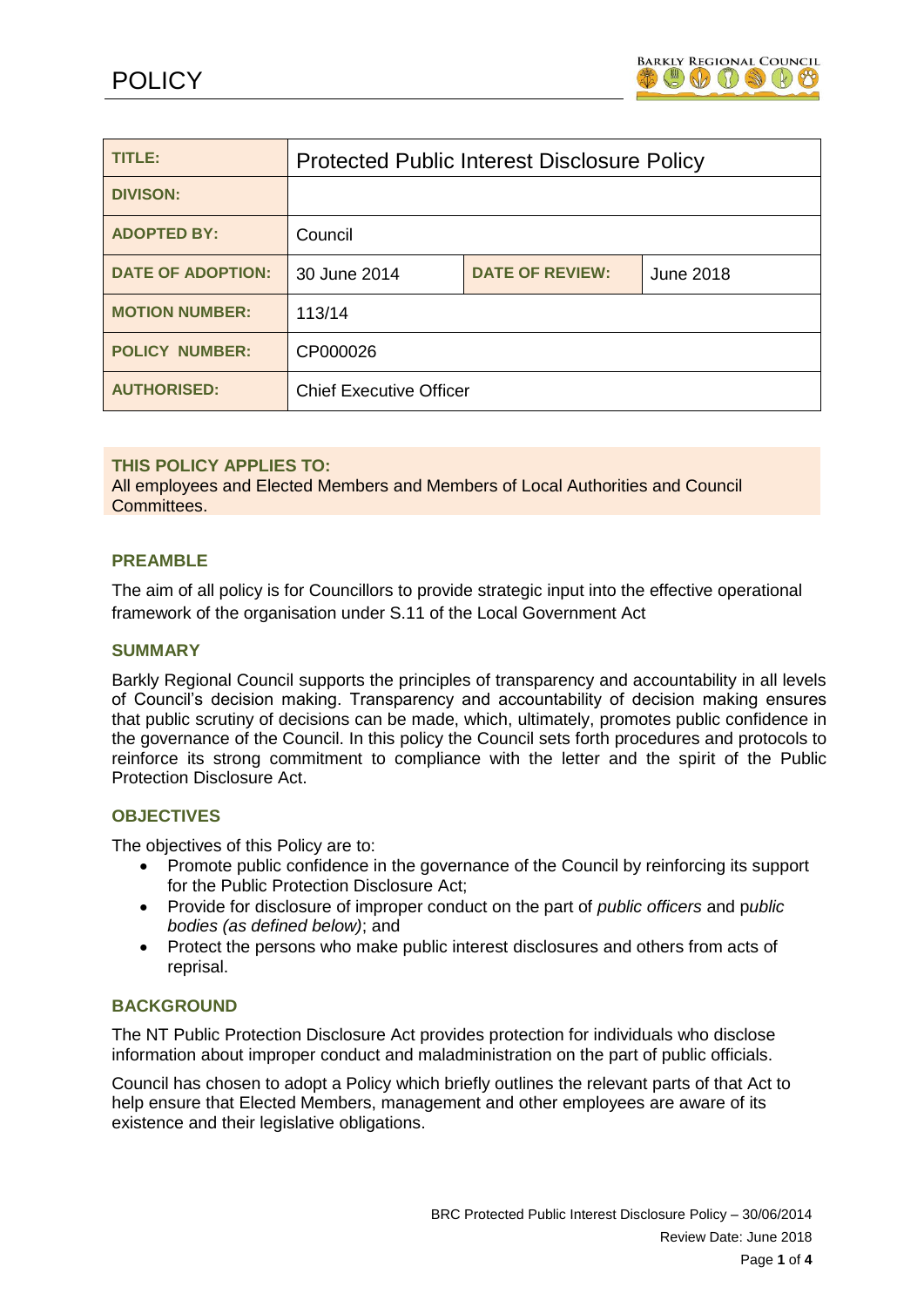# **POLICY STATEMENT**

This Policy applies to *Public Officers* and *Public Bodies.*

A *Public Officer* is defined as a member, officer or employee of a public body (Refer Section 7 of the NT Public Protection Disclosure Act the 'Act'); *(This definition includes Elected Members);*

A *Public Body* includes a Council and a body, whether incorporated or not, established under an Act for a public purpose (Refer Section 6 of the NT Public Protection Disclosure Act); *(This definition includes Local Authorities and Council Committees).*

# *Disclosures of public interest information*

An individual may make a disclosure of public interest information. This disclosure may be made anonymously.

*Public interest information* means information that, if true, would tend to show a public officer or public body has engaged, is engaging, or intends to engage, in improper conduct.

# **Improper conduct**

The following conduct on the part of a public body or public officer in or related to, the performance of official functions is *improper conduct.*

- A) The conduct involves one or more of the following and constitutes a criminal offence or, if engaged in by a public officer, reasonable grounds for terminating the services of the public officer:
- Seeking or accepting a bribe or other improper inducement;
- Any other form of dishonesty;
- Inappropriate bias;
- A breach of public trust;
- Misuse of confidential information; or
- An act of reprisal

# AND

- B) The conduct involves one or more of the following (whether or not the conduct constitutes a criminal offence or, if engaged in by a public officer, reasonable grounds for terminating the services of the public officer):
- Substantial misuse or mismanagement of public resources;
- Substantial risk to public health or safety;
- Substantial risk to the environment;
- Substantial maladministration that specifically, substantially and adversely affects someone's interests.

*Substantial maladministration means conduct that, including action or inaction, is contrary to*  law, based wholly or partly on improper motives, or is unreasonable, unjust, oppressive, or *improperly discriminatory.*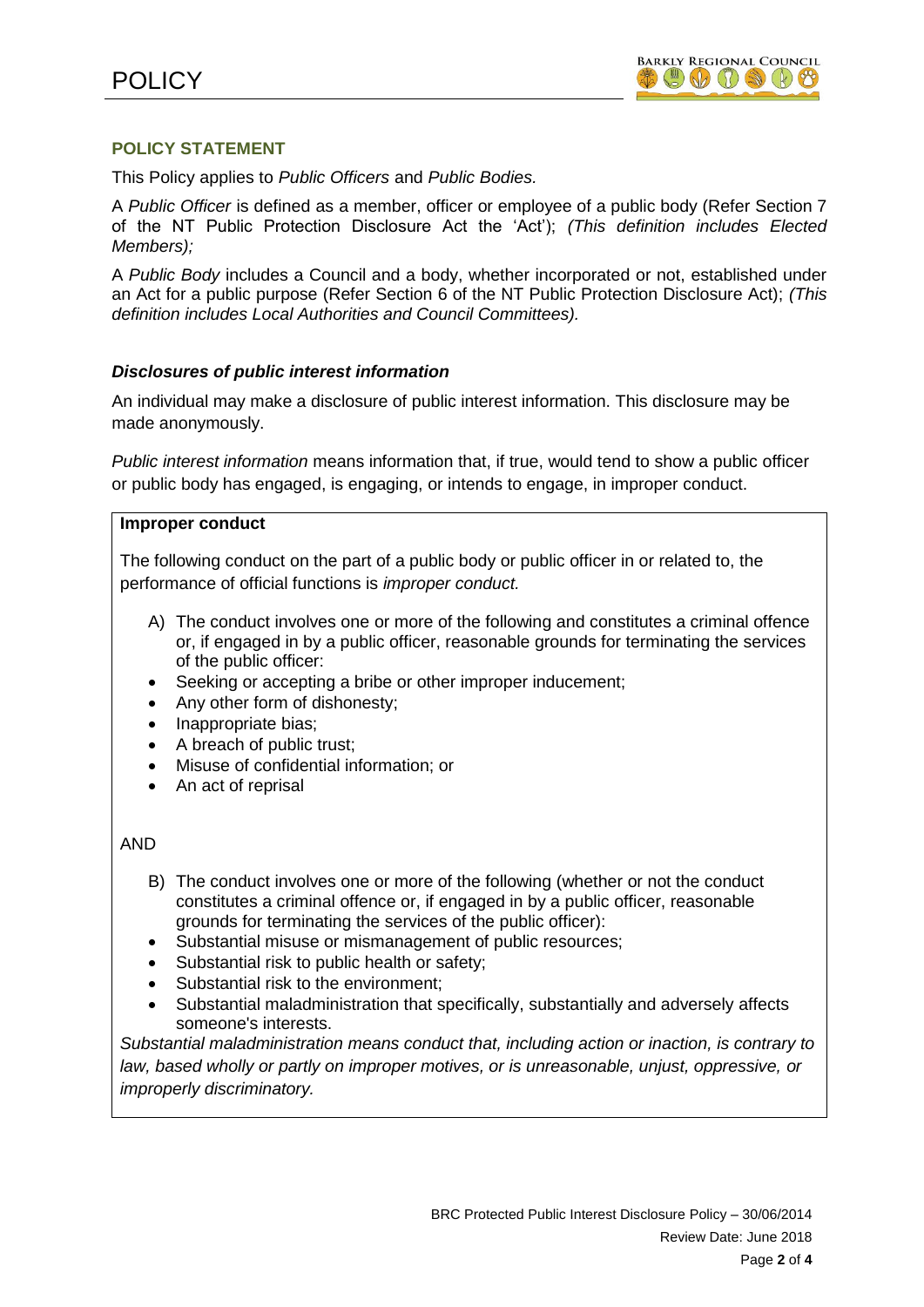

A public interest disclosure cannot be based solely or substantially on:

- Disagreement with a policy that may properly be adopted, including a disagreement about amounts, purposes and priorities of expenditure; or
- An employment related grievance (other than a grievance about an act of reprisal) or other personal grievance.

### *How public interest disclosure is made*

A public interest disclosure must be made to the Commissioner for Public Interest Disclosures or the CEO. If made to the CEO it must be referred by the CEO to the Commissioner within 14 days of receipt.

The public interest disclosure may be made orally or in writing, but must be made in accordance with the procedure prescribed by the Act. It may be made anonymously.

### *Protection from liability for making public interest disclosure*

The Act provides that a person who makes a public interest disclosure:

- Incurs no civil or criminal liability by doing so; and
- Does not become liable to disciplinary action, or other adverse administrative action, for doing so, even though the disclosure is made in breach of an obligation of confidentiality.

# *However this protection does not apply to a public interest disclosure that is an abuse of process, or if the discloser knows that the information disclosed is misleading.*

When a person makes a public interest disclosure, the person's liability for his or her own conduct is not affected by the disclosure of that conduct.

### *Protection from reprisal*

It is an offence under the Act to commit an *act of reprisal*. A person commits an *act of reprisal* against another if the person causes, or threatens to cause, *harm* to another because the other person or a third person has:

- Made or intends to make a public interest disclosure; or
- Complied with, or intends to comply with, a requirement imposed by a person acting in an official capacity; or
- Cooperated or intends to cooperate with a person acting in an official capacity.

### *Harm includes all of the following:*

- *Injury, loss and damage;*
- *Intimidation and harassment;*
- *Discrimination, disadvantage and adverse treatment (including disciplinary action), in relation to employment, career, profession, trade or business.*